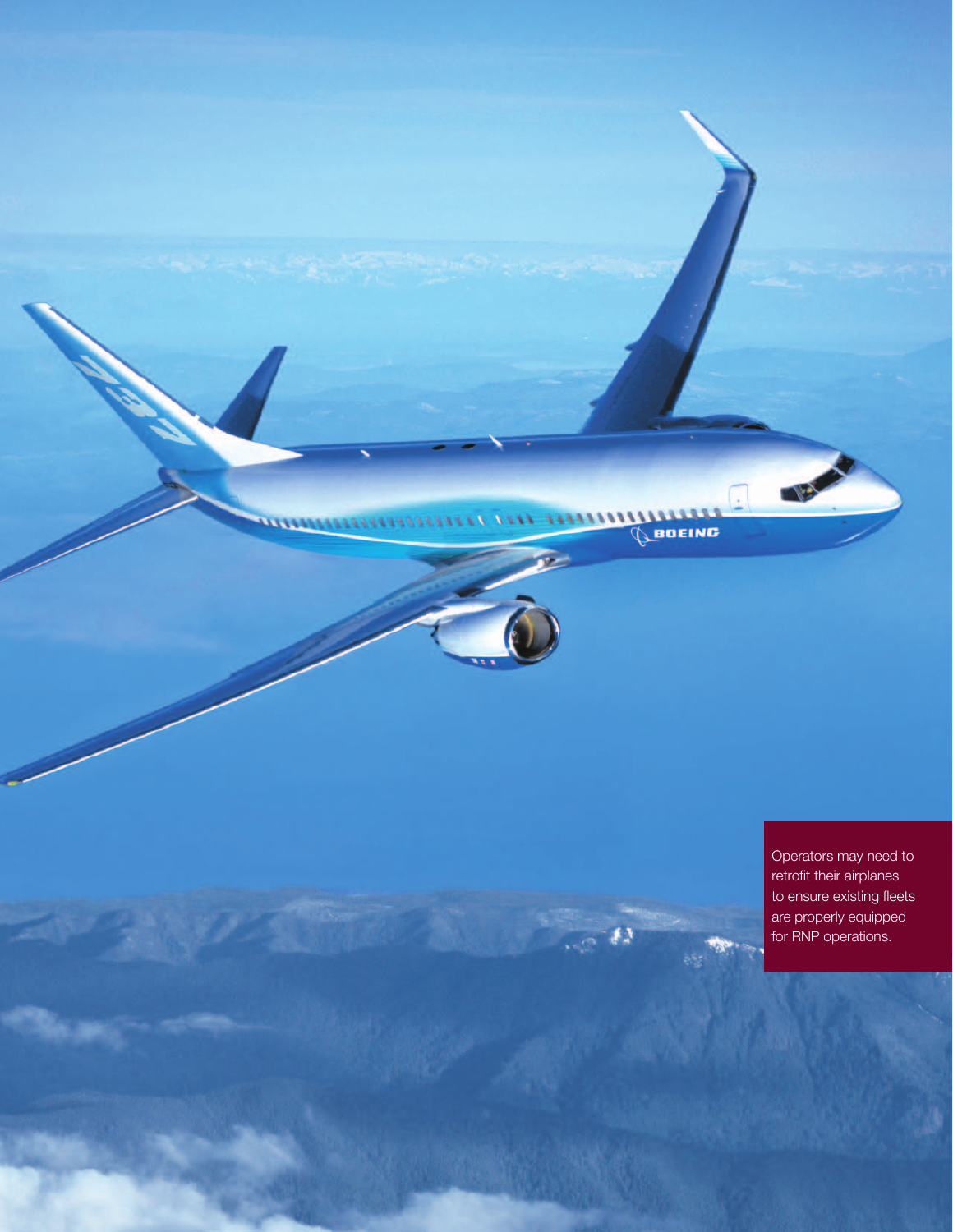# Equipping a Fleet for **Required Navigation** Performance

Required navigation performance (RNP) is the global benchmark for all future aviation navigation. Operators need a properly equipped fleet to receive RNP operational approval and take advantage of the benefits offered by RNP operations.

By Dan Ellis, Avionics Design Engineer, Flight Management Systems; Gary Limesand, Model Focal, Flight Deck/Crew Operations; and **Bill Syblon, Flight Operations Specialist, Modification Services** 

RNP operations can improve the safety, capacity, efficiency, access, and environmental impact of the greater airspace system, providing real economic benefits for RNP operators. RNP also is the foundation to evolving ATM operations and establishes a basis for global interoperability. operators must understand the airplane equipage requirements for RNP operations in order to determine what level of capability and operational approval will offer them the greatest benefit.

This article provides a standardized equipage configuration for each model, suitable for all RNP applications. It also explains concepts surrounding RNP and explores existing RNP standards.

# REquiRED NaviGatioN PERfoRmaNcE DEfiNED

RNP is a statement of the navigation performance necessary for operation within a defined airspace. Specifically, RNP can be visualized as the requirement to keep the actual airplane position within a specified radius for a given percentage of the time. RNP is formally defined by four main terms:

Accuracy: The requirement to keep the actual airplane position within a radius that is 1xRNP for 95 percent of the time.

Integrity: The requirement to keep the actual airplane position within a radius that is 2xRNP for 99.999 percent of the time.

Availability: The probability, using general risk, that the navigation service (e.g., global positioning system [gPS], distance measuring equipment [Dme] infrastructure) providing the required accuracy and integrity will be present during the intended operation.

Continuity: The probability, using specific risk, that the navigation system (e.g., flight management system [FMS] and other equipment) will provide the required accuracy and integrity during the intended operation.

The required level of availability and continuity for a given route or procedure is established by the regulator and optionally improved upon by the operator. Figure 1 provides an example of a Boeing analysis for generalized availability while GPS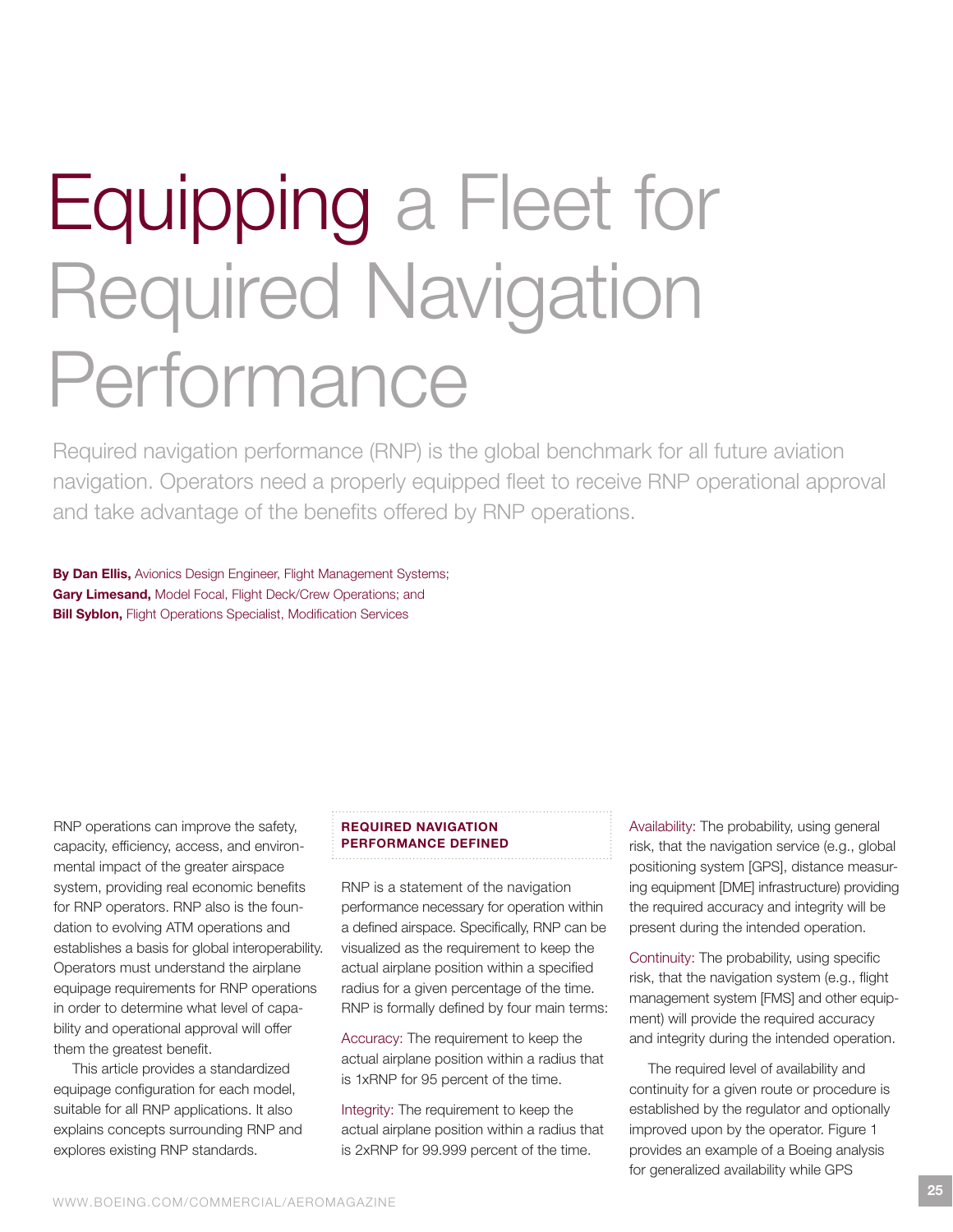# figure 1: Example of worldwide navigation availability for selected required navigation performance (RNP) with GPS updating

The availability of an RNP operation varies depending on the number of satellites operating in the global positioning system (GPS) constellation. For example, this table shows that general availability for an RNP 0.3-nmi operation is 99.98 percent when there are 24 satellites operating. This means the required accuracy and integrity will be unavailable one out of every 5,000 attempts. operators can use estimates like this to evaluate whether the benefits of performing the intended operation outweigh the challenges posed by the given availability. Operators should refer to the applicable RNP capabilities document for the specific availability values for their fleet.

| Number of<br>Satellites in GPS<br>Constellation | Availability<br><b>RNP</b><br>10 nmi | Availability<br><b>RNP</b><br>4 nmi | Availability<br><b>RNP</b><br>2 nmi | Availability<br><b>RNP</b><br>1 nmi | Availability<br><b>RNP</b><br>$0.5$ nmi | Availability<br><b>RNP</b><br>$0.3 \text{ nm}$ | Availability<br><b>RNP</b><br>$0.15$ nmi |
|-------------------------------------------------|--------------------------------------|-------------------------------------|-------------------------------------|-------------------------------------|-----------------------------------------|------------------------------------------------|------------------------------------------|
| 24                                              | $>99.999\%$                          | $>99.999\%$                         | $>99.999\%$                         | $>99.999\%$                         | 99.99%                                  | 99.98%                                         | 99.62%                                   |
| 23                                              | $>99.999\%$                          | >99.999%                            | >99.999%                            | 99.98%                              | 99.87%                                  | 99.67%                                         | 97.76%                                   |
| 22                                              | $>99.999\%$                          | 99.99%                              | 99.99%                              | 99.82%                              | 99.30%                                  | 98.61%                                         | 94.29%                                   |
|                                                 | $>99.999\%$                          | 99.96%                              | 99.89%                              | 99.33%                              | 98.10%                                  | 96.60%                                         | 89.34%                                   |

#### figure 2: Performance-based navigation standards

Required navigation performance (RNP) and area navigation (RNAV) are both part of performance-based navigation, a framework for defining navigation performance requirements that can be applied to an air traffic route, instrument procedure, or defined airspace.





## Area Navigation (RNAV) and the contract of the Required Navigation Performance (RNP)



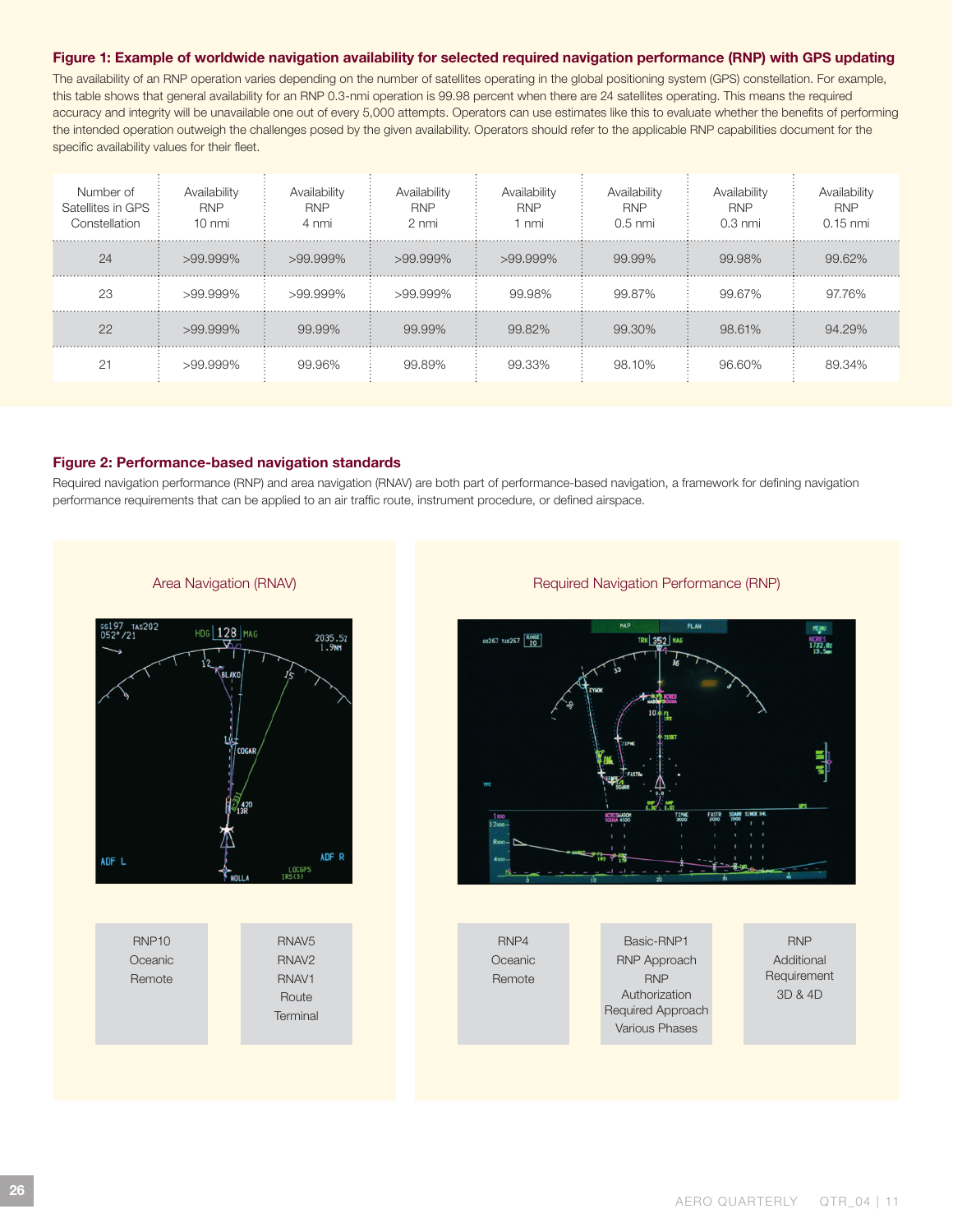# figure 3: Required navigation performance (RNP) and area navigation (RNav) standards\*

|                                   |                       |                                   | Applicable Regulatory Document            |                                                                         |  |
|-----------------------------------|-----------------------|-----------------------------------|-------------------------------------------|-------------------------------------------------------------------------|--|
| Navigational Specification        | Area of Application   | Navigational<br>Accuracy<br>(nmi) | <b>Federal Aviation</b><br>Administration | <b>European Aviation Safety</b><br>Agency/Joint Aviation<br>Authorities |  |
| <b>RNP Authorization Required</b> | Terminal and Approach | $\leq$ 0.3                        | AC 90-101A                                | AMC 20-26                                                               |  |
| <b>RNP Approach</b>               | Approach              | 0.3                               | AC 90-105                                 | AMC 20-27                                                               |  |
| RNAV <sub>1</sub>                 | Terminal and En Route |                                   | AC 90-100A                                | TGL-10/AMC 20-16                                                        |  |
| RNAV <sub>2</sub>                 | Terminal and En Route |                                   | AC 90-100A                                | N/A                                                                     |  |
| RNAV <sub>5</sub>                 | Terminal and En Route | $\overline{5}$                    | N/A                                       | AMC 20-4                                                                |  |
| RNP 4                             | Oceanic and Remote    |                                   | Order 8400.33                             | N/A                                                                     |  |
| <b>RNP 10</b>                     | Oceanic and Remote    | 10                                | Order 8400.12b                            | AMC 20-12                                                               |  |

\* the Faa and eaSa standards have not been completely harmonized.

updating. Route- and region-specific analysis tools are available outside boeing and may yield different results.

Actual navigation performance (ANP) represents the current 95 percent accuracy of the Boeing FMS position. ANP and RNP are displayed in nautical miles on the navigation displays and the control and display units.

When ANP exceeds RNP, an UNABLE RNP message is displayed to the flight crew. This indicates that the FMS position does not meet the required accuracy, so the procedure (such as an approach) must be aborted.

## RNP iN aiR tRaffic coNtRoL

RNP is a key component of the basic airtraffic services triad of communication, navigation, and surveillance (or monitoring) that is required for a safe and efficient airspace system.

RNP is a subset of performance-based navigation (PbN), which also includes area navigation (RNAV) (see fig. 2). (For an explanation of RNAV, see AERO secondquarter 2008.)

As air traffic management (ATM) operations in the world evolve, there is an increasing dependence on RNP operations as a foundation for improvements in airspace design and management, safety, operational efficiencies, and environmental improvements. Many states have begun to

implement changes in their ATM systems, and more are expected. These changes will allow airlines with RNP-capable airplanes to derive value from their existing capabilities. As the new ATM environments grow, providing more opportunities for operational efficiencies, it is expected that such benefits will offset the cost of equipage changes for airplanes.

# BENEfitS to aiRLiNES, aiRPoRt **AUTHORITIES, AND COMMUNITIES**

RNP allows airlines to use safer and more efficient flight paths that will enable a variety of possible benefits, including airspace efficiency through reduced separation, reduced fuel burn/emissions from shorter flight paths, and improved runway access from lower minima. RNP can be used in conjunction with RNAV or even with an instrument landing system (ILS) or global navigation satellite system landing system (GLS). RNP allows for better transition routes to these landing systems and better accommodation of missed approach paths.

The RNP concept enables airlines to gain efficiency by optimizing the use of available airspace, enabling reductions in aircraft separation, and enabling shorter routes by not being constrained by overflight of ground navigational-aid locations. RNP also allows for better use of all other airspace, such as oceanic and remote areas.

a fixed lateral flight path also affords better energy management and quieter climbs (i.e., up and away quicker at best climb gradient via a more direct path) and descents (i.e., idle or nearidle). Finally, RNP enables airlines to precisely control what their airplanes are flying over, such as avoiding noise-sensitive areas.

In the future, use of RNP routes and procedures is likely to be the best way to efficiently and cost-effectively accommodate and coordinate the various demands of all airspace users globally, from transports and unmanned aerial vehicles, to business and sport aviation, to security and military uses of airspace.

Increased application of RNP instrument procedures will allow for better use of multiple airport runway configurations for increased airport capacity.

#### quaLifyiNG foR RNP oPERatioNS

To perform RNP operations, operators must apply for and receive operational approval from the applicable regulator. it is not enough for an operator to simply purchase and enable the RNP options in their fleet and confirm the airplane flight manual– demonstrated RNP supports the intended operation. instead, operators must equip their fleets and establish appropriate procedures, documentation, and training as specified in the regulator's published